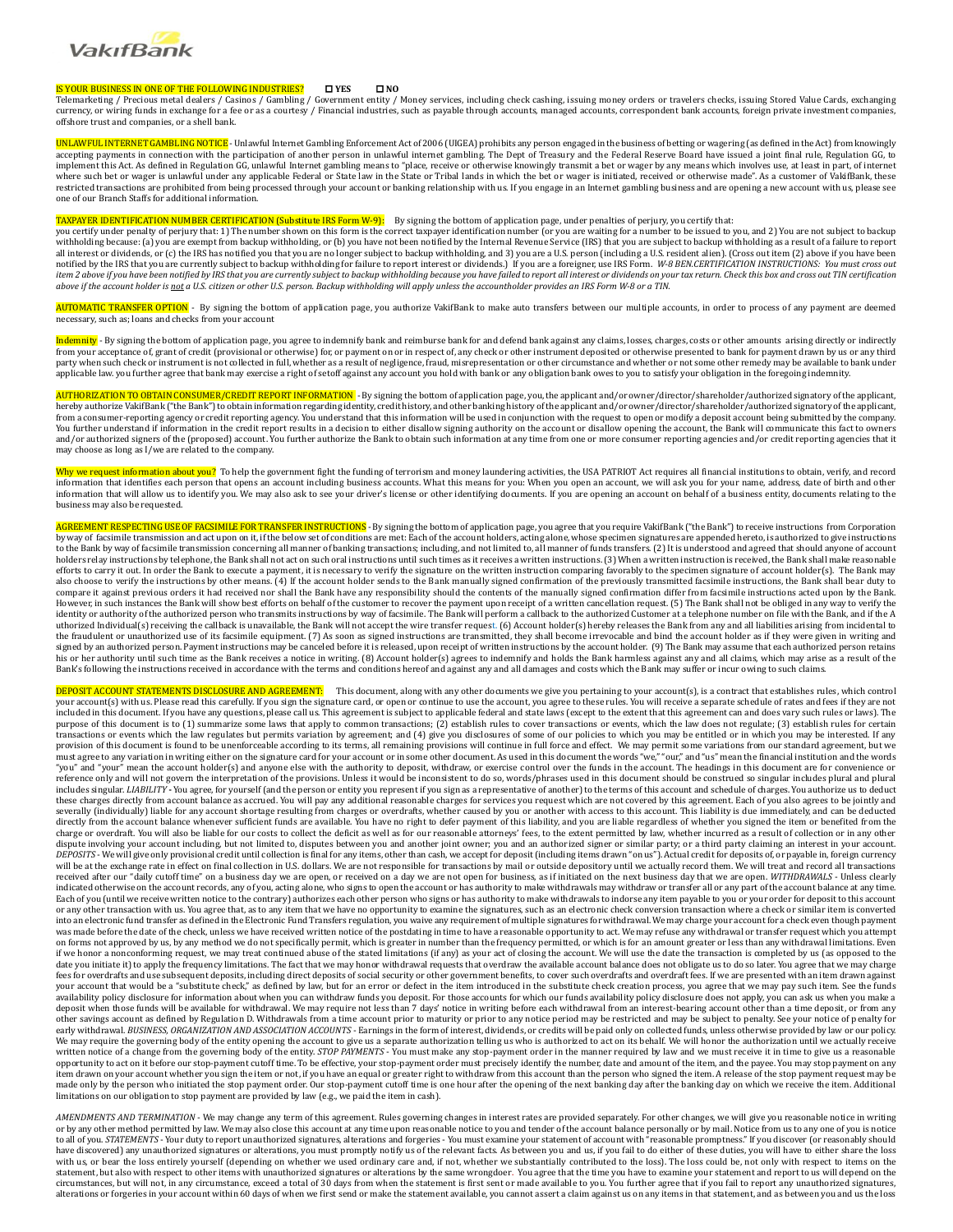will be entirely yours. This 60-day limitation is without regard to whether we used ordinary care. The limitation in this paragraph is in addition to that contained in the first paragraph of this section. *YOUR DUTY*<br>*TO R* other error - such as an encoding error. You agree that the time you have to examine your statement and report to us will depend on the circumstances. However, such time period shall not exceed 60 days. Failure to examine your statement and report any such errors to us within 60 days of when we first send or make the statement available precludes you from asserting a claim against us for any such errors on items<br>identified in tha - If, in connection with a direct deposit plan, we deposit any amount in an account which should have been returned to the Federal Government for any reason, you authorize us to deduct the amount of our liability to the Federal Government from the account or from any other account you have with us, without prior notice and at any time, except as prohibited by law. We may also use any other legal remedy to recover the<br>amount of our the right of withdrawal, to the extent of such persons' or legal entity's right to withdraw. If the debt arises from a note, "any due and payable debt" includes the total amount of which we are entitled to demand payment under the terms of the note at the time we set off, including any balance the due date for which we properly accelerate under the note. This right of setoff does not apply to this account if prohibited by law.<br>For card plan (but this does not affect our rights under any consensual security interest), or (c) the debtor's right of withdrawal only arises in a representative capacity. We will not be liable for the dishonor of any check when the dishonor occurs because we set off a debt against this account. You agree to hold us harmless from any claim arising as a result of our exercise of our right of setoff. *RESTRICTIVE LEGENDS* - We are not required to honor any restrictive legend on checks you write unless we have agreed in writing to the restriction. (e.g. "must be presented within 90 days" or "not valid for more than \$1,000.00") *PAYMENT ORDER*  OF ITEMS - The law permits us to pay items (such as checks or drafts) drawn on your account in any order. To assist you in handling your account with us, we are providing you with the following information information grap your rent or mortgage payment), but may increase the overdraft or NSF fees you have to pay if funds are not available to pay all of the items. If an item is presented without sufficient funds in your account to pay it,<br>we good account management. This will help you to avoid writing checks or drafts without sufficient funds and incurring the resulting fees. *FACSIMILE SIGNATURES* - You authorize us, at any time, to charge you for all checks, drafts, or other orders, for the payment of money, that are drawn on us, regardless of by whom or by what means the facsimile signature(s) may have been affixed, so long as they resemble the facsimile<br>signature spe of the items. This means that we may not individually examine all of your items to determine if the item is properly completed, signed and indorsed. You agree that we have not failed to exercise ordinary care solely because we use an automated system to process items and do not inspect all items processed in such a manner. We reserve the right not to inspect each item because using an automated process helps us keep costs down for you and all account holders. We may determine the amount of available funds in your account for the purpose of deciding whether to return an item for insufficient funds at any time between the time we<br>receive the time will determine whether there are insufficient available funds. *CHECK CASHING* - We may charge a fee for anyone that does not have an account with us who is cashing a check, draft or other instrument written on your account. We may also require reasonable identification to cash such a check, draft or other instrument. We can decide what identification is reasonable under the circumstances and such identification may be documentary or physical and may include collecting a thumbprint or fingerprint. *TRUNCATION, SUBSTITUTE CHECKS, AND OTHER CHECK IMAGES* - If you truncate an original check and create a substitute check, or other paper or electronic image of the original check, you warrant that no one will be asked to make payment on the original check, a substitute check or any other electronic or paper image, if the payment obligation relating to the original check has already been paid. You also warrant that any substitute check you create conforms to the legal requirements and generally accepted specifications for substitute checks.<br>You agr initiate. We can refuse to accept substitute checks that have not previously been warranted by a bank or other financial institution in conformance with the Check 21 Act. Unless specifically stated in a separate in a separ issued by paying bank and does not contain signature of account owner (or a signature purported to be the signature of the account owner). In place of a signature, the check usually has a statement that the owner authorized the check or has the owner's name typed or printed on the signature line. For example, if a person provides an account number in response to a telephone solicitation, the telephone solicitor can use the<br>account you have received express and verifiable authorization to create the check in the amount and to the payee that appears on the check; (2) you will maintain proof of the authorization for at least 2 years from the date<br>of au you owe us, and if there are insufficient funds in your account, you still owe us the remaining balance. *FUNDS TRANSFERS* - The terms used in this section have the meaning given to them in Article 4A of the Uniform Commercial Code – Funds Transfers (UCC 4A). This section will generally not apply to you if you are a consumer. However, even if you are a consumer, this section will apply to that part of any funds transfer that is<br>conduc Governors of the Federal Reserve System and their operating circulars. If any part of this agreement is determined to be unenforceable, the rest of the agreement remains effective. This agreement controls funds transfers unless supplemented or amended in a separate written agreement signed by us. *FUNDS TRANSFERS* **-** A funds transfer is the transaction or series of transactions that begin with the originator's payment order, made for the purpose of making payment to the beneficiary of the order. A funds transfer is completed by the acceptance by the beneficiary's bank of a payment order for the benefit of the beneficiary of the<br>originat payment order orally, electronically, or in writing, but your order cannot state any condition to payment to the beneficiary other than the time of payment. Authorized account - An authorized account is a deposit account you have with us that you have designated as a source of payment of payment orders you issue to us. If you have not designated an authorized account, any account you have with us is an authorized account<br>to the ext we normally will accept your payment order if you have a withdraw able credit in an authorized account sufficient to cover the order. If we do not execute your payment order, but give you notice of our rejection of your payment order after the execution date or give you no notice, we are not liable to pay you as restitution any interest on a withdrawable credit in a non-interest-bearing account. CUTOFF TIME - If we do not<br>receive you deemed to be received at the opening of our next funds transfer business day. PAYMENT OF YOUR ORDER - If we accept a payment order you give us, we may receive payment by automatically deducting from any any received accoun obligation to pay your payment order is excused if funds transfer is not completed, but you are still responsible to pay us any expenses and charges for our services. However, if you told us to route the funds transfer<br>thr will not be entitled to interest on any refund you receive because the beneficiary's bank does not accept the payment order. SECURITY PROCEDURE - As described more fully in a separate writing, the authenticity of a payment order or communication canceling or amending a payment order issued in your name as sender may be verified by a security procedure. You affirm that you have no circumstances which are relevant to<br>the determinatio that we have developed, or you may develop your own security procedure if it is acceptable to us. If you refuse a commercially reasonable security procedure that we have offered you, you agree that you will be bound by any payment order issued in your name, whether or not authorized, that we accept in good faith and in compliance with the security procedure you have chosen. DUTY TO REPORT UNAUTHORIZED OR<br>ERRONEOUS PAYMENT - You correct amount, to the correct beneficiary, and not otherwise erroneous. If you discover (or with reasonable care should have discovered) an unauthorized, unenforceable, or erroneously executed payment order or amendment, you must exercise ordinary care to notify us of the relevant facts. The time you have to notify us will depend on the circumstances, but that time will not in any circumstance exceed 14 days from when you are notified of our acceptance or execution of the payment order or amendment or that your account was debited with respect to the order or amendment. You will not be entitled to interest on any<br>refundable amount. the loss not exceeding the amount of your order. *IDENTIFYING NUMBER*  $\cdot$  If your payment order identifies an intermediate bank, beneficiary bank, or beneficiary by name and number, we and every receiving or beneficiary bank may rely upon the identifying number rather than the name to make payment, even if the number identifies an intermediate bank or person different than the bank or beneficiary identified by name. Neither we nor any receiving or beneficiary bank have any responsibility to determine whether the name and identifying number refer to the same bank or person. If we receive a payment order to credit an<br>account you h rules that provide that payments made to you or originated by you by funds transfer through the automated clearing house system are provisional until final settlement is made through a Federal Reserve Bank or otherwise payment is made as provided in Article 4A-403(a) of the Uniform Commercial Code. Refund of credit - You agree that if we don't receive payment of an amount credited to your account, we're entitled to a refund from you in the amount credited and the party originating such payment won't be considered to have paid amount so credited. AMENDMENT OF FUNDS TRANSFER AGREEMENT - Amendment of funds transfer agreement - We may amend any term of this agreement by giving you reasonable notice io in writing. We may give notice to anyone who is authorized to send payment orders to us in your name, or authorized<br>to accept and in time to have a reasonable opportunity to act on it before we accept the payment order. The communication of cancellation or amendment must be presented in conformity with the same security procedure<br>that has been ag God, outside agencies, or non-salaried agents of the bank. *LIMIT ON LIABILITY* - You waive any claim you may have against us for consequential or special damages, including loss of profit arising out of a payment order or funds transfer, unless this waiver is prohibited by law. We are not responsible for attorney fees you might incur due to erroneous execution of payment order. *ERRONEOUS EXECUTION* - If we receive an order to pay you, and we erroneously pay you more than the amount of the payment order, we are entitled to recover from you the amount in excess of the amount of the payment order, regardless of whether you may have some claim to the excess amount against the originator of the order. *OBJECTION TO PAYMENT* - If we give you a notice that reasonably identifies a payment order issued in your name as sender that we give you a not have accepted and received payment for, you cannot claim that we are not entitled to retain the payment unless you notify us of your objection to the payment within 90 days of our notice to you.

## <mark>:LOSURE</mark>: VakifBank's funds availability policy for the items you will deposit to your demand deposit accounts with us is as follows.

*DETERMINING THE AVAILABILITY OF A DEPOSIT -* The time required for availability is measured in business days from the day of your deposit. Every day is a business day except Saturdays, Sundays and federal holidays. If you make a deposit before 4:00 p.m. on a business day that we are open, we will consider that day to be the day of your deposit. However if you make a deposit after 4:00 pm, we will consider that the<br>deposit w on the day we receive the deposit: (i) Funds from electronic direct deposits to your account (ii) Cash deposit made in person to our tellers before 4:00 pm. (iii) Checks drawn on VakifBank payable to you and deposited to your account. NEXT-DAY AVAILABILITY - Funds from the following deposits are available on the first business day after the day of your deposit: (i) US Treasury checks that are payable to you, (ii) Wire transfers, (iii) Checks drawn on an account with VakifBank. If you make the deposit in person to one of our tellers, funds from the following deposits are also available on the first business day after the day of your deposit: (i) State and local government checks that are payable to you (ii) Cashier's, and teller's checks that are payable to you (iii) Federal Reserve Bank checks, Federal Home Loan Bank checks, and (iv) US Postal Service money orders, if these items are payable to you. ALL OTHER CHECKS - The first \$200 of the total day's check deposits will be available on the first business day after the day of your deposit. The remaining<br>funds wi funds deposited by check into your account an additional number of days for these reasons: (i) you deposit checks totaling more than \$5,000.00 on any one day. The first \$200 will be available on the first business the firs of your deposit; (ii) You redeposit a check that has been returned unpaid, (iii) You have overdrawn your account repeatedly in the last six months , (iv) We believe a check you deposit will not be paid , (v) There is an emergency, such as failure of computer or communications equipment. Other restrictions and exceptions may apply. Speak with the Relationship Manager or branch staffs for more information

## DISCLOSURE OF ACCOUNT TERMS FOR TIME DEPOSIT AND MONEY MARKET DEPOSIT ACCOUNT

TIME DEPOSIT - Minimum amount: USD 10,000.00 Minimum maturity: 30 (thirty) days. Your interest rate and APY will be established at the time you open your account at the Bank and is fixed for the term of the deposit. Interest begins to accrue on your account in accordance with the availability schedule established by the Bank for its customers. A document entitled, "Your Ability to Withdraw Funds from a Demand Deposit Account or Similar Transaction Account at VakifBank" has been prepared to describe the Bank's availability schedule, and this document will be provided to you. Interest for your account will be computed